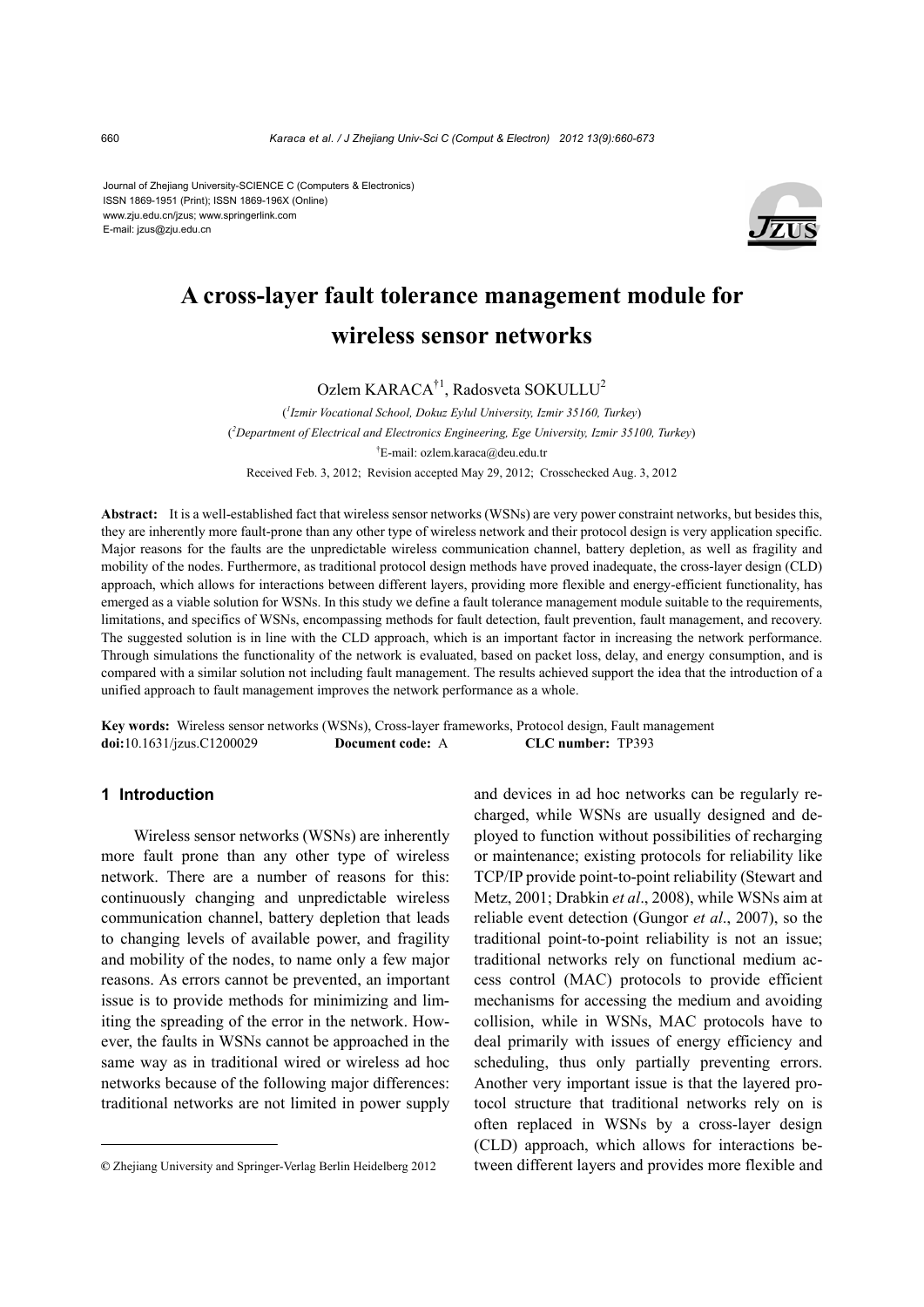energy-efficient functionality.

It is obvious that because of these differences, as well as the great importance placed on fault tolerance in the operation cycle of the WSNs, new fault management techniques have to be developed to face these aspects. In this work we define a fault tolerance management module (FTMM) suitable to the requirements, limitations, and specifics of WSNs. It encompasses methods for fault detection, fault prevention, fault management, and recovery. The suggested solution is in line with the CLD approach, which has proved to be an important factor in increasing network performance for WSNs (Shakkottai *et al*., 2003; Srivastava and Motani, 2005). When severe faults occur in WSNs, MAC and routing protocols must provide new links and routes, transport protocols must adaptively resolve retransmission issues, and application layer protocols must decide what level of loss is tolerable. Thus, multiple levels of redundancy may be needed and a cross-layer approach exploring the interactions among different layers is desirable (Paradis and Han, 2007). The suggested module uses the benefits of CLD and provides a dual action: helps prevent the occurrence of severe faults that disrupt the operation of the WSN and helps decrease the effects of errors which can not be prevented. Comparative simulation results with a an existing CLD based system without fault tolerance operation are presented which clearly prove the improved performance of a network incorporating the FTMM in terms of goodput, packet loss, and prolonged network lifetime as a result of reduced energy consumption.

### **2 Fault tolerance and fault management in WSNs**

#### **2.1 Major issues and definitions**

Fault tolerance is a function required in WSNs. It is defined as the ability of the network to continue functioning in the presence of link and/or node failures (Akyildiz *et al*., 2002). The level of fault tolerance is highly dependent on the specific WSN application.

According to Khan *et al*. (2008), a good solution regarding fault tolerance has to comply with two very important characteristics: it has to be both energyaware and vulnerability-aware (Khan *et al*., 2008). Paradis and Han (2007) presented a detailed investigation on the different aspects of fault management in WSNs. According to their taxonomy, methods for dealing with the faults can be summarized into four different groups:

1. Fault prevention: methods that aim to prevent and minimize the occurrence of faults by (1) ensuring full network coverage and connectivity during the design and development stages, (2) providing constant monitoring of the network and the nodes and triggering reactive actions when required, and (3) providing redundancy in nodes and connections.

2. Fault detection: methods that aim to detect signs of abnormal network operation based on monitoring specific networks performance parameters like packet loss and delay.

3. Fault identification: using the information collected from monitoring the network operation, different hypotheses are developed for the possible origin and type of the faults.

4. Fault recovery: methods that minimize the effect of the faults or, if possible, provide recovery.

Faults in WSNs might be due to reasons very different from those in traditional networks. For example, while packet loss or extensive delay is a clear indication of congestion in wired networks, in WSNs we might define at least three different reasons for this: node response failure (due to battery depletion, node failure, or mobility), failed link, or congestion in the network.

The resource limitation and unattended nature of most WSNs make fault tolerance a very important issue for this type of network. As traditional protocols are not applicable, the design of new methods suitable to this type of network becomes an important research issue. Thus, the fault management framework is defined as a generic unified structure that takes into consideration a variety of different applications and diverse sources of faults.

#### **2.2 Related work**

There is a sizeable amount of literature dealing with the subject of fault tolerance in WSNs. Different authors have suggested quite diverse methods and provided solutions including one or more of the major functions required for dealing with faults. The analysis of the existing literature presented below is based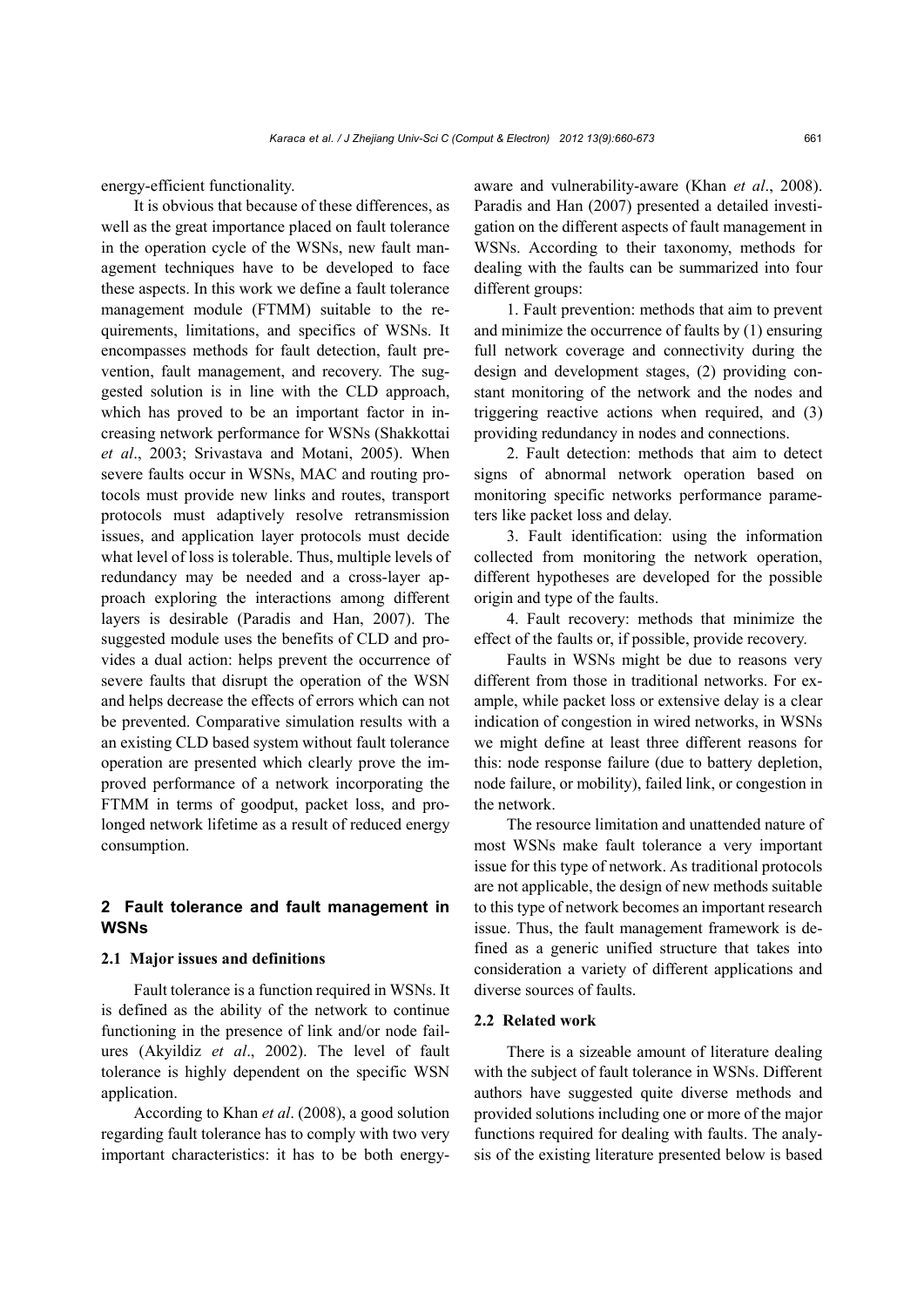on some major network parameters used, namely remaining energy, buffer level, packet loss, latency, and network lifetime.

Energy supply is the most restricted resource in a wireless node; thus, the decreased energy levels are an important warning for possible fault occurrence (Zhao *et al*., 2002; Mini *et al*., 2004). Taking this factor into consideration, Zhao *et al*. (2002) proposed eScan, a mechanism designed to monitor the remaining energy levels of the nodes in the network. It is based on in-network aggregation of energy levels for different regions. These scans are updated when a node's state changes, thus providing a current picture of the network energy state at a minimal resource cost. The monitoring process is started by the user. Each node starts a local energy scan where the energy is specified as a value in an interval (min, max) instead of a single value. The receiving node collects information from neighboring nodes along the route, thus providing collective information about the available energy on that specific route. The collected information can help in notifying the user of depleting energy resources or unpredicted abnormal activities in the network. In Zhao *et al*. (2002), the term 'energy map' was defined as the "collective information about the amount of available energy in each part of the network". The authors argued that it is a very important parameter in ensuring prolonged network lifetime and that the whole WSN design should be based on the energy map. Obviously, for WSNs it is not feasible to keep such monitoring continuously or on an individual node basis. The fact that this algorithm is launched by the user is considered a disadvantage since it can reduce its monitoring efficiency. Another possible option could be to allow periodic scheduling or event-triggered operation. In our proposal we have adopted an event-triggered monitoring approach, related to the sleep-awake cycle of the nodes.

In Mini *et al*. (2004), two different methods were suggested to predict the energy levels of the nodes and create an energy network map of the network. The aim is to prolong the network lifetime using this energy map. The authors have shown how to construct an energy map using both probabilistic and statistical prediction-based approaches. Simulation results compared the performance of these approaches with that of a naive one, in which no prediction is used. The results showed that predictionbased approaches outperform the naive in terms of a variety of parameters. In a similar way as described in Zhao *et al*. (2002), the process of monitoring has to be initiated by the user. However, if an instantaneous change occurs in the system, it might be missed. Zhao *et al*. (2002), Mini *et al*. (2004), and Vidhyapriya and Vanathi (2008) stressed the importance of closely following the remaining energy of the nodes as a vital parameter in WSN. Furthermore, it is a good indicator of the possible presence of errors. When the energy of a node is reduced, the node will shortly die, which will then reflect on the network in increased delays and packet losses or even network operation breakdown. Thus, the process of keeping track of the remaining energy level of a node can be viewed as a mechanism of an early warning system.

Sankarasubramaniam *et al*. (2003) dealt with monitoring the congestion in the network. The authors argued that if congestion occurs, the nodes' buffer occupation levels will increase. Then, if the total available buffer space stays above a given limit for a certain period of time, this will be an indication that congestion has occurred. Thus, by monitoring the network and getting indication of possible congestion, which can give rise to errors, decisions and actions can be taken at an early stage and interruption in the network operation will be diminished or avoided. The important point is the correct determination of suitable monitoring intervals and specific buffer levels so that possible adverse effects of increased buffer occupation levels could be appropriately minimized.

In Wan *et al*. (2003), the condition of the node buffer was investigated in a similar way as in Sankarasubramaniam *et al*. (2003), except that the channel state was controlled. Sudden changes in the channel conditions, which are being periodically observed, can be treated as a warning. The changes in the channel and the buffer conditions together are an indicator of congestion, so fault detection can be executed using this information. Observing the channel is performed by listening to the channel; thus, it leads to consuming a certain additional amount of energy. Continuously listening to the channel, especially in WSNs, will be an inefficient method, because energy is the most restricted resource. In this study a particular sampling rate is used for listening to the channel, which allows for getting enough information about the channel while consuming minimal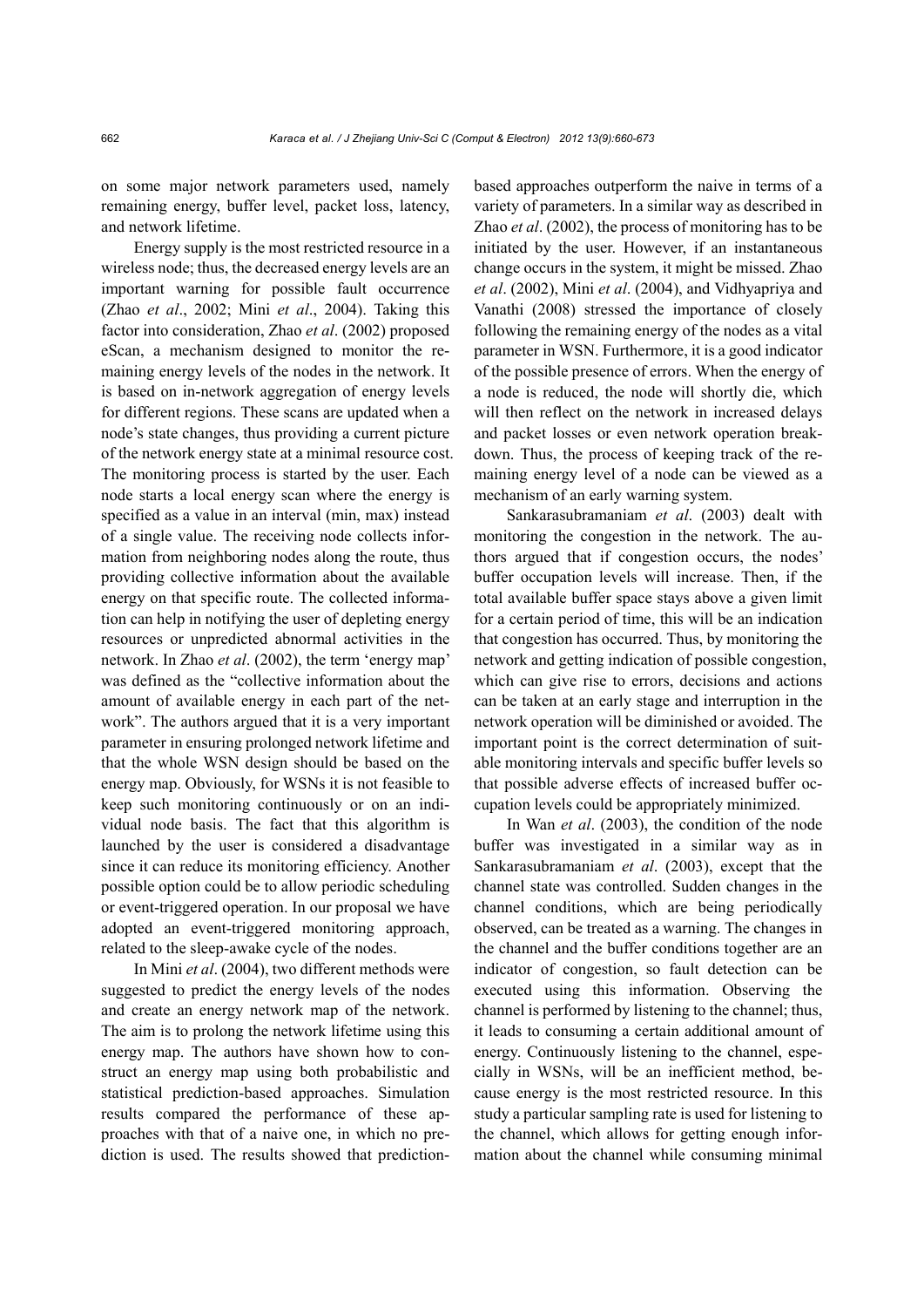energy.

Ergen and Pravin (2007) used delay as a parameter that indicates the presence of fault. This study claims that if measures are taken to keep the maximum allowed delay limited and under control, optimal lifetime for the whole network can be achieved. The simulation results support this claim.

Packet loss is yet another major indicator for fault detection. In Wan *et al*. (2005), a reliable data transmission protocol for WSN was presented. The authors have aimed at hop-by-hop reliable data transmission rather than end-to-end reliability. The distributed system solution proposes that if a node experiences packet loss, it should attempt to receive the same packet from other one-hop distance neighbors. The destination node reports back to the sender-neighbor when the packet is received. Even though this is a well-thought and distributed system solution, it may increase packet traffic quite significantly in busy WSNs.

Park *et al*. (2004) dealt with the problem of reliable downstream point-to-multipoint (sink-to-sensor) data delivery. Their proposed approach, named GARUDA, consists of several submodules. Of special interest is the recovery process based on a twostage NACK. The information contained in the header of the NACK is analyzed to minimize the overhead in the retransmission process. The recovery itself is done as localized (defined as core) and then if necessary for the rest of the nodes (defined as non-core), thus reducing the possibility of increasing the congestion while performing retransmissions.

One of the ways to increase reliability in WSNs is to use alternative routes between the source and the sink. What is actually important in most WSN applications is not that a specific single packet has reached the sink but that the information related to a specific event has been properly reported to the sink. Han *et al*. (2005) investigated the packet loss and the probability of error. In the system under consideration, the application layer has to receive information from a certain number of nodes in a specific interval. Based on the average of the acquired results the application takes a decision. If the amount of received data (packets) is too little, the decision might not be correct. So, the authors proposed a solution to keep track of the number of received packets in a given interval and to keep it above a certain predefined level (threshold).

The key factor is regulating the number of retransmissions. This work points to a specific relationship between the number of retransmissions and the packet loss, which is also accepted in our approach. When packet loss increases, additional retransmissions are required but if their number is too high it will only make the situation worse by creating additional congestion in the network. Thus, by keeping track of the changes in the number of required retransmissions, a node can get initial information about the presence of congestion conditions in the network, or vice versa, by reducing that number (or preserving a given threshold value), congestion can be alleviated at the price of limited packet loss.

Together with packet loss, traffic load in the network can also be viewed as an indicator of worsening network operation. Increased delay and unexpected reduction in the incoming traffic can be considered direct indicators for the presence of faults. Staddon *et al*. (2002) proposed an algorithm for tracing down dead nodes in networks with a base station. The nodes are classified as 'dead' or 'alive', regarding their energy levels and, 'silent' or 'traced', regarding their ability to receive/send packets. If a node seizes to send measurements to the base station it is either because it has died or because its immediate neighbor (over which it is routing the packets to the base stations) has died. The authors argued that the proposed algorithm allows the base station to get information about the topology of the network at a much lower communication overhead cost then other similar algorithms. Additionally, this work provides insights on how to identify and isolate the nonfunctional nodes (faulty nodes) based on their communication with the neighboring nodes.

Sympathy, as suggested in Ramanathan *et al*. (2005), is a tool proposed for detecting and debugging failures in WSNs. The authors proved that, for a large class of information gathering applications, it is possible to diagnose errors based on a limited set of parameters. One of them is traffic and more specifically the lack of or reduced traffic. A normally working node will continuously generate some kind of traffic, consisting of packets related to sensed events, synchronization, routing updates, etc. The generation of less than the expected traffic in a given area is used as a trigger for the fault detection and localization algorithm. Besides, the information kept in neighbor lists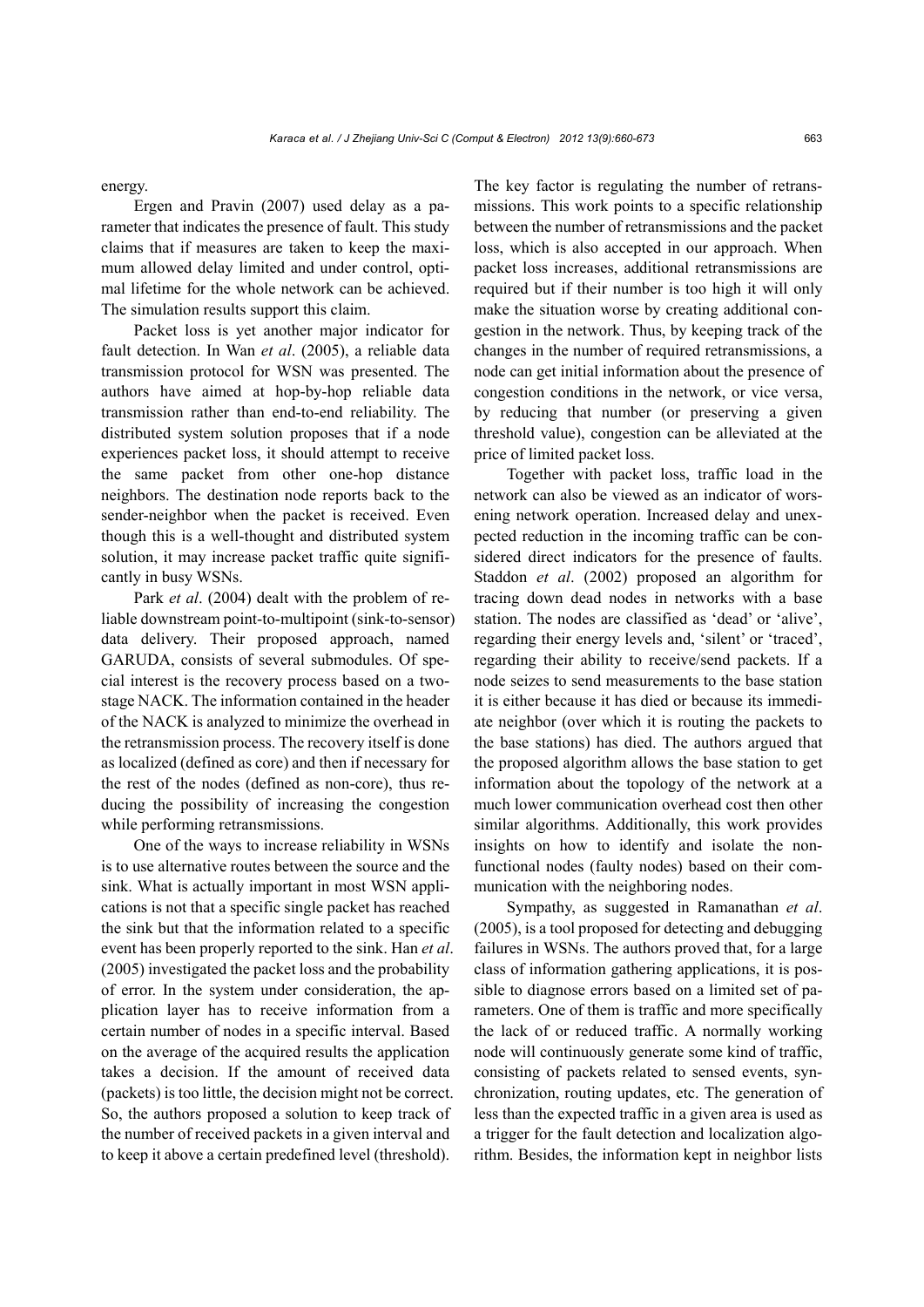and routing tables is used as a connection measure, while the number of transmitted packets and the number of received packets at the sink are used as measures of the traffic flow. On the other hand, information about the node state is derived from the regular node updates. This work provides a lot of insight on the metrics and methods that can be used for the timely detection of errors in WSNs.

Our work builds on some of the ideas suggested in previous studies, especially those related to the metrics involved in fault detection. However, our proposed fault management scheme incorporates a number of metrics that have so far only been taken into account separately. Furthermore, the system we propose is distributed and built using a CLD methodology, which allows a unified approach to fault detection, identification, and recovery. In the following sections we present the details of the system as well as comparative simulation results.

#### **3 Proposed system's building blocks**

The fault management system we propose has a modular structure and uses the taxonomy presented in Paradis and Han (2007). The major modular blocks defined comprise fault prevention, fault detection and identification, and fault recovery procedures (Fig. 1).



**Fig. 1 Structure of the proposed fault management system** 

It is a distributed system, as each node relies on its own information and information collected from one-hop neighboring nodes regarding the major parameters observed. Furthermore, as all the procedures rely on the cross-layer information exchange, both

from lower to upper protocol layers and from upper to lower protocol layers, the system is in the true sense a CLD approach. The system model we consider is detailed below.

The network in consideration consists of nodes that are aware of their coordinates and the coordinates of the sink node. Depending on these coordinates the network is divided into two areas: the faraway area RFA, defined as farther from the sink as related to the current node, and the close by area RCB, defined as the area closer to the sink as related to the current node. Every node can decide whether a specific request packet has come from the faraway area or from a close by area, and by definition, only nodes found closer to the sink will answer.

The network operates in a fully distributed manner. Each node decides by itself whether to participate in the communication process or not, based on the value of the 'participation determination' (PD) parameter. The value of PD is determined by the energy level of the node at that moment, by the buffer occupancy, by the number of packets sent, the signalto-noise ratio (or SNR, inferred from the received packet), and the response coming from the FTMM module.

A unified cross-layer module, called XLM, was developed in Akyildiz *et al*. (2006), achieving efficient and reliable event communication in WSNs with minimum energy expenditure. This work introduces the idea of using a PD parameter. Based on the PD concept, XLM performs receiver-based contention resolution, local congestion control, and distributed duty cycle operation to realize efficient and reliable communication. The value of the PD parameter is set to 1 if the first four conditions in Eq. (1) are satisfied. Each condition in Eq. (1) constitutes a certain communication functionality.

$$
PD = \begin{cases} \n\begin{cases} \n\xi_{\text{RTS}} \geq \xi_{\text{RTS}}^{\text{thrv}},\\ \nP_i^{\text{TX}} \leq kP_{\text{TX}}^{\text{thrv}},\\ \nB \leq B_{\text{max}}^{\text{thrv}},\\ \nE_{\text{rem}} \geq E_{\text{rem}}^{\text{min thrv}},\\ \n\text{FT}_{\text{action}} \leq \text{FT}_{\text{action}}^{\text{thrv}},\\ \n0, \quad \text{otherwise}, \n\end{cases} \tag{1}
$$

where  $\zeta$ <sub>RTS</sub> is the current value of the SNR obtained from the received RTS packet,  $\xi_{\text{RTS}}^{\text{thrv}}$  is the threshold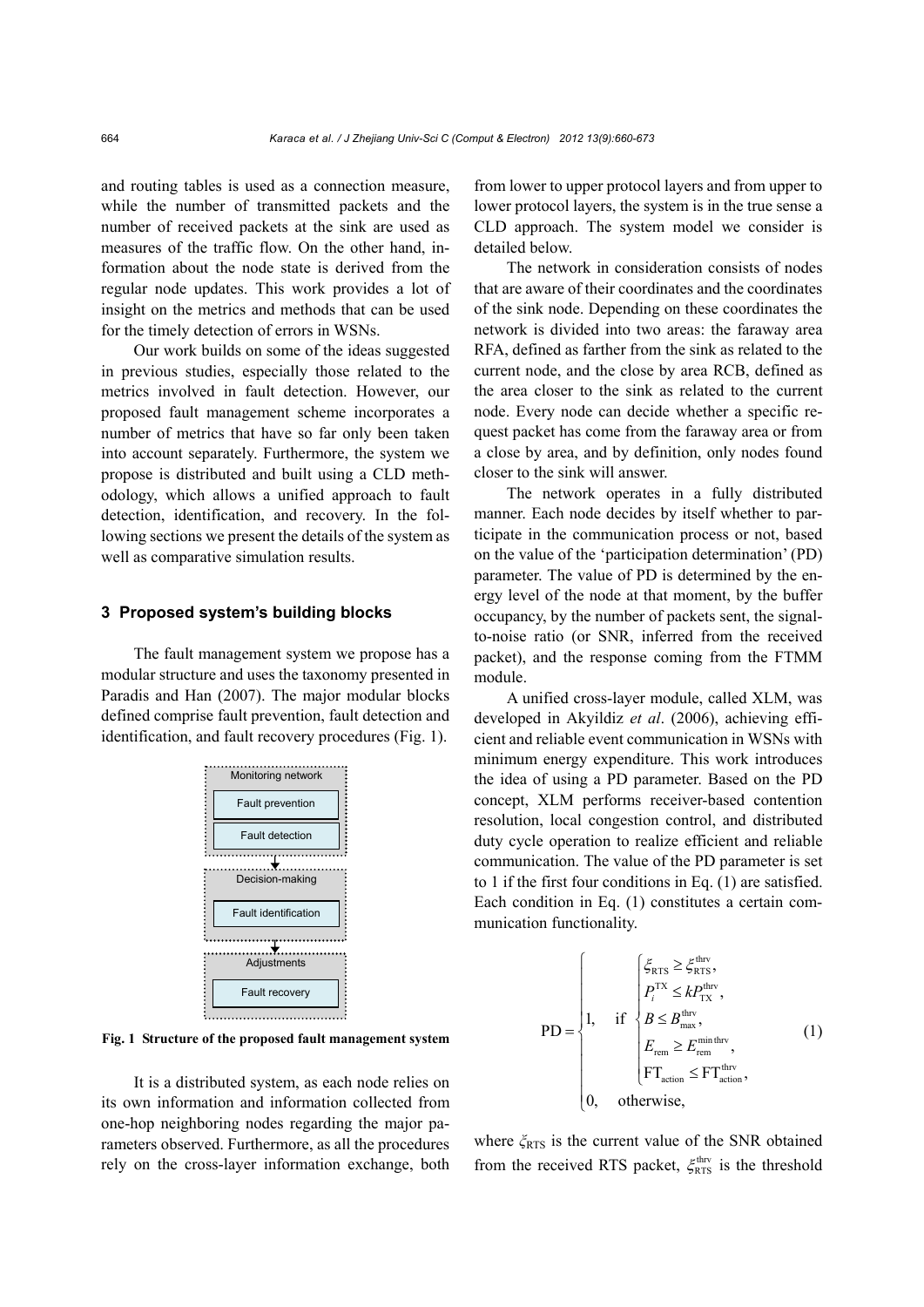value of the accepted minimum SNR,  $P_i^{Tx}$  is the number of packets transmitted by node *i* and  $P_{\text{TX}}^{\text{thrv}}$  is the threshold accepted as a corresponding maximum, *B* and  $B_{\text{max}}^{\text{thv}}$  are respectively the current value of the buffer and the maximum allowed buffer occupation threshold value per node,  $E_{\text{rem}}$  and  $E_{\text{rem}}^{\text{min} \text{ thrv}}$  are the currently remaining energy level and the accepted threshold value respectively, and  $FT_{action}$  and  $FT_{action}^{thry}$ are respectively the values coming from the FTMM module and the threshold, which refers to the set of initial system values.

Our work is inspired by XLM and also uses the PD parameter. However, unlike XLM, in our proposed scheme, the definition of the PD parameter first requires a check of the value originating from the fault management module. Also, we introduce several threshold levels, which can be controlled by the result coming from the fault management module.

Each node operates on a duty cycle consisting of a sleep period and an awake (active) period. The value *D* defines the active portion of the cycle, and

$$
0 \le D \le 1. \tag{2}
$$

If *D*=0, then the node does not have any active time, while *D*=1 shows that a node is constantly awake (i.e., it is transmitting and receiving packets all the time).

Every node follows a 5 s period (*C*) of frame transmission (Akyildiz *et al*., 2006; Gupta *et al*., 2009). The value *D* defines the length of active state. While in active state, the node *i* is occupied with receiving packets for period of time  $Z_i^{RX}$ , processing packets coming from the upper layers and forwarding packets (transmitting) for time  $Z_i^{TX}$ , or listening to the channel for a period  $Z_i^{\text{LN}}$ .  $Z_{\text{PKT}}$  is the average time required for the successful transmission of a packet from one node to the next neighbor. Finally each node is active for *DC* seconds and is asleep for (1−*D*)*C* seconds. Thus, for the operations executed by node *i* while in active state we can define Eqs. (3) and  $(4)$ :

$$
Z_i^{\text{RX}} = Z_{\text{PKT}} \sum_{j \in N_i^{\text{int}}} P_j^{\text{TX}}, \tag{3}
$$

$$
Z_i^{TX} = Z_{PKT} \rho \left( P_{ii} + \sum_{j \in N_i^{int}} P_j^{TX} \right), \tag{4}
$$

where  $\rho$  is the packet retransmission coefficient and is defined as

$$
\rho = \frac{P_i^{\text{TX}} + P_i^{\text{fault}}}{P_i^{\text{TX}}},\tag{5}
$$

with  $P_i^{Tx}$  being the number of packets transmitted by node *i* and  $P_i^{\text{fault}}$  the number of packets that could not be transmitted successfully.

$$
P_i^{TX} = P_{ii} + \sum_{j \in N_i^{int}} P_j^{TX},
$$
 (6)

where  $P_{ii}$  denotes the number of packets generated by node *i* and  $P_i^{TX}$  denotes the number of packets relayed from neighbor node *j* in the area RCB.

The time that the node spends on listening is defined as

$$
Z_i^{\text{LTN}} = \text{DutyCycle} \cdot \text{FrameLength}
$$
  
-
$$
Z_{\text{PKT}} \left( P_{ii} \frac{P_i^{\text{TX}} + P_i^{\text{fault}}}{P_i^{\text{TX}}} + \frac{2P_i^{\text{TX}} + P_i^{\text{fault}}}{P_i^{\text{TX}}} \sum_{j \in N_i^{\text{int}}} P_j^{\text{TX}} \right). (7)
$$

The specific algorithm of operation of the FTMM depends on the type of errors that are detected. During the fault prevention and fault detection phases, the FTMM algorithm provides monitoring of the network conditions including the parameters of both the channel and the node. During the fault identification phase, the nature of the faults is determined; thus, during the fault recovery phase specific actions are taken, including SNR adjustment, changing nodes' neighbor list, and modifying the packet generation and/or transmission rate. If necessary, the threshold values of the PD parameter are adjusted, which helps mitigate the effects of the existing faults. This is done based on the value of  $FT_{action}$ . If  $FT_{action}$  is smaller than or equal to its threshold value, the process is referred to as a 'regular process' and no changes are performed; otherwise, the threshold values are adjusted according to Eq. (8):

$$
\begin{cases}\nk_{t1} = \begin{cases}\nk_{t0} + k_{\text{level}}, & \text{FT}_{\text{action}} > 0, \\
k_{t0} - k_{\text{level}}, & \text{FT}_{\text{action}} < 0,\n\end{cases} \\
P_{ii_{t1}} = \begin{cases}\nP_{ii_{t0}} + \beta, & \text{FT}_{\text{action}} > 0, \\
P_{ii_{t1}} - \gamma_{\text{action}} & \text{FT}_{\text{action}} < 0.\n\end{cases}\n\tag{8}
$$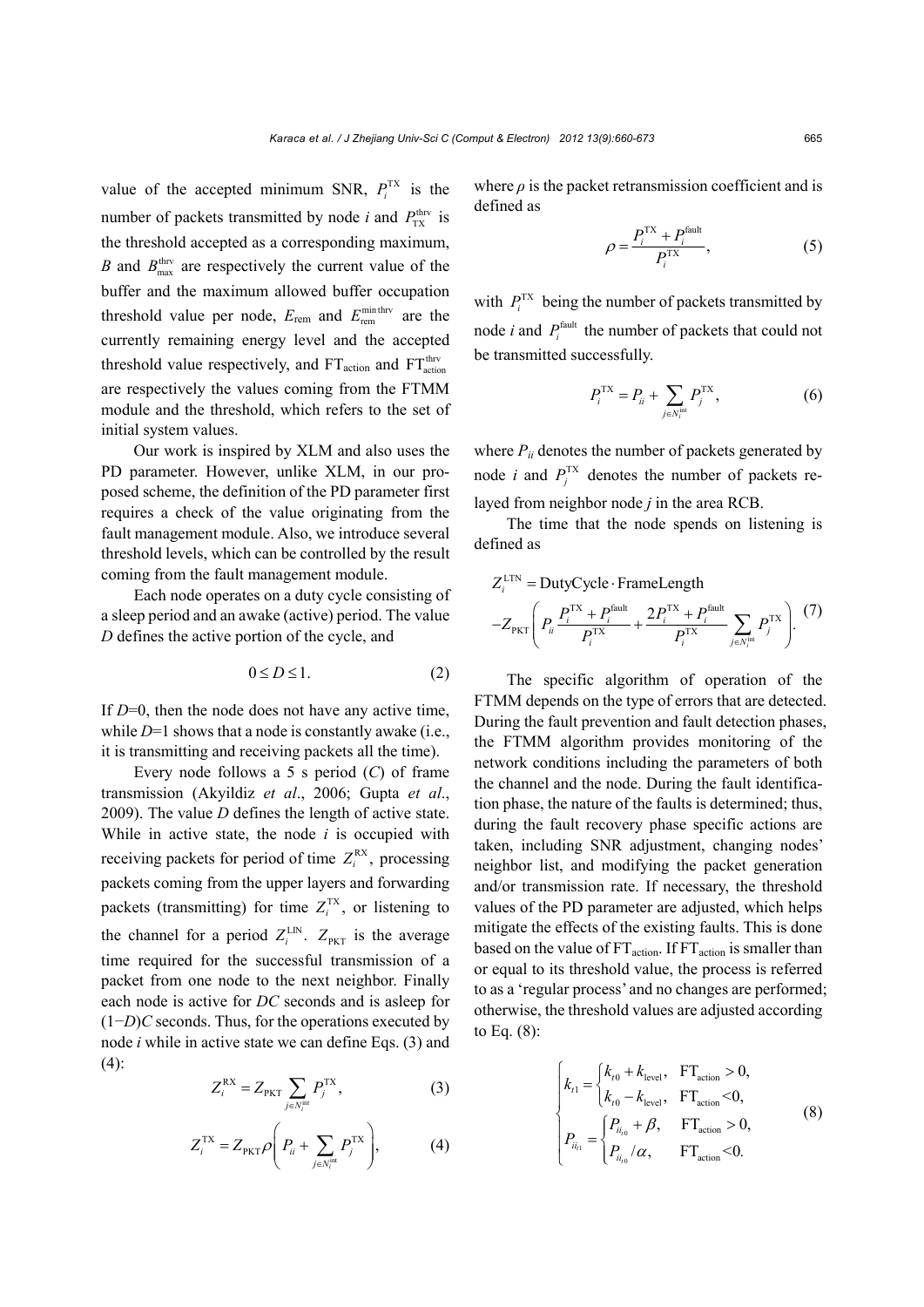Here  $\beta$  is defined as the transmission rate throttle factor, and  $\alpha$  is one tenth of the initial value of the generated packet rate (Akyildiz *et al*., 2006). When network conditions return to normal, the FTMM module readjusts the threshold values for better network efficiency. The specific algorithm of the FTMM operation will be explained in more detail in the following subsections.

#### **3.1 Fault prevention**

Because the most critical parameter in WSNs is the nodes' energy, the remaining energy level of the nodes provides very important early indication for possible errors. If a node's remaining energy is critically reduced, then the node cannot successfully transmit its own packets or relay its neighbors'. During communication, intermediate nodes in the network relay neighbors' packets. In case of congestion the sending/receiving buffer of a node fills up to a critical level. Therefore, the buffer occupancy is taken as a second indicator that gives information about network conditions. If the buffer of the intermediate node is critically full, then continuing to participate in the communication with its neighbors might increase only packet loss and latency, diminishing the general performance of the network.

Thus, in our proposed solution, a node monitoring its remaining energy and buffer space can decline to participate in or withdraw from the communication process based on the value of the PD parameter. This solution helps reduce the possibility of error occurrence and untimely interruption of network operation. Furthermore, thresholds for these values are introduced, allowing the node to be withdrawn from the communication process or to limit the node's participation in the communication process. Limited participation is defined as the case in which the buffer level of a node is above a critical value and the remaining energy is still below but very close to a critical level. In such a situation the node will reduce the number of transmitted packets, by giving priority to the ones it generates and declining to relay other nodes' packets. By the introduction of the above mentioned thresholds, the withdrawal of a node from the communication process is achieved in a graceful manner without abruptly interrupting the network operation.

#### **3.2 Fault detection**

For fault detection it is very important to monitor the state of the network. In the suggested system this is done in an indirect distributed manner. None of the nodes have a complete picture of the whole network. However, based on continuous monitoring of its own node parameters (buffer level, remaining energy as well as that of the direct neighbors, and the retransmission count, i.e., reTX) and the channel parameters (SNR), each node can create quite a useful picture of its close neighborhood. When a node comes out of sleep state it broadcasts a short 'state message' that is used to refresh the information in the so-called "neighbors' lists" (its one-hop neighbors). It also carries the current energy value for that specific node. Reduced buffer levels as well as indications of low SNR are an early warning for the possibility of errors. Furthermore, increased packet loss and latency present a confirmation. Reduced SNR of the received packet is interpreted as an indicator of faults originating due to worsening channel conditions and possibilities for reduced network capacity. Thus, SNR is also monitored carefully. When the information about the channel parameters and node parameters is handled together, it is possible to provide an early warning to congestion or reduced performance in the network (Fig. 2).



**Fig. 2 The proposed fault detection scheme** 

#### **3.3 Fault identification**

The distributed operation of the suggested fault management system, where each node evaluates the situation on its own, supports scalability and allows its application to dense networks with a large number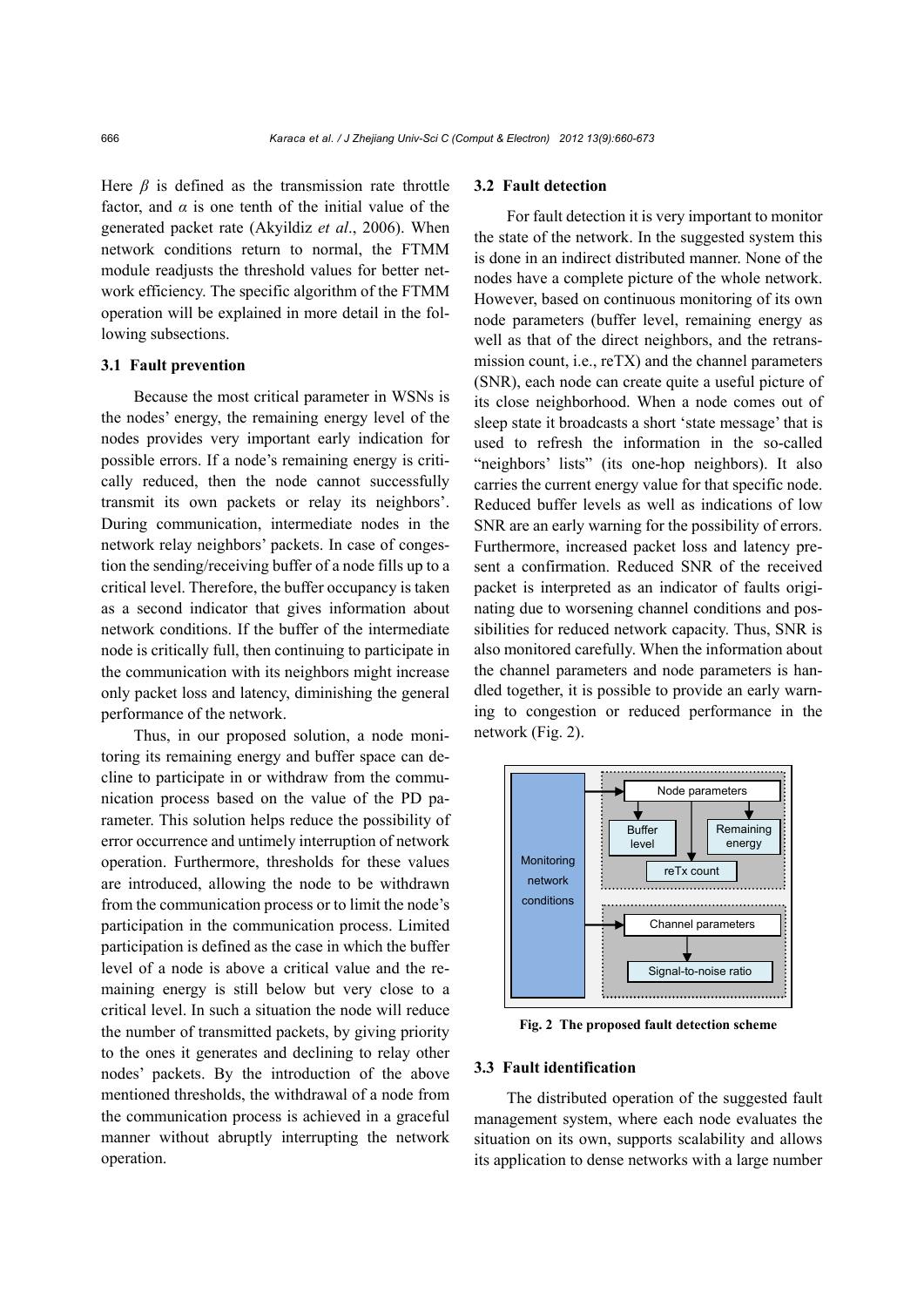of nodes. During the fault identification phase each node tries to make an independent decision about the source of the fault. Depending on the reason for the fault the following three major cases have been defined: channel fault, node fault, and congestion. Fig. 3 presents the main algorithm that runs on each node.



**Fig. 3 The proposed fault identification algorithm** 

Channel faults occur when the SNR of the communication between two nodes worsens. The retransmission number increases (and also the buffer occupancy level increases) and low SNR leads to increased loss of packets and increased latency. Running the algorithm for fault identification given in Fig. 3 and based on the above mentioned information, each node can determine that a channel fault has occurred.

Node fault is defined as the case for which the SNR of the channel is high but there are disturbances in the packet flow between the node and a specific immediate neighbor, usually indicated by increased packet loss and delay.

If the channel quality is within limits, the remaining energy is high but the retransmission rate and the latency are dangerously above expected limits, then faults might be identified as due to congestion.

#### **3.4 Fault recovery**

Fault recovery is the last sub-module in our proposed fault management framework. To try recovery procedures, each node should have defined the reason for the fault. Unless the reason of faults is

found, the node cannot take precautions, which will eliminate or reduce the impact of the fault. In the logical chain, the fault identification module is a preceding one and as an output provides information as to the possible causes of faults. Based on this input the fault recovery module performs the solutions (Fig. 4).



**Fig. 4 The proposed fault recovery algorithm** 

As each node decides on its own whether or not to participate in the communication process based on the values of the PD parameters, it is possible to adjust the SNR threshold to reflect the worsening channel conditions. Adjusting the SNR threshold allows for continuation of the packet flow, thus reducing the packet loss and increasing the number of retransmissions until the channel quality returns to normal.

In the case of identifying a node fault, the fault recovery procedure might prompt a possible change in the immediate neighbors, based on the neighbors' list information.

In the distributed system we propose, it is not possible to fight congestion on a network scale. However, if a number of nodes that have identified congestion in a given area reduce their rate of transmission and retransmission for a certain period of time to a plausible minimum, this would greatly help and in most cases resolve the situation. Decreasing the packet generation rate will result in decreased packet traffic, and thus the network is given a chance to recover to its normal course of operation. However, it is obvious that this recovery mechanism is at the price of increased delay.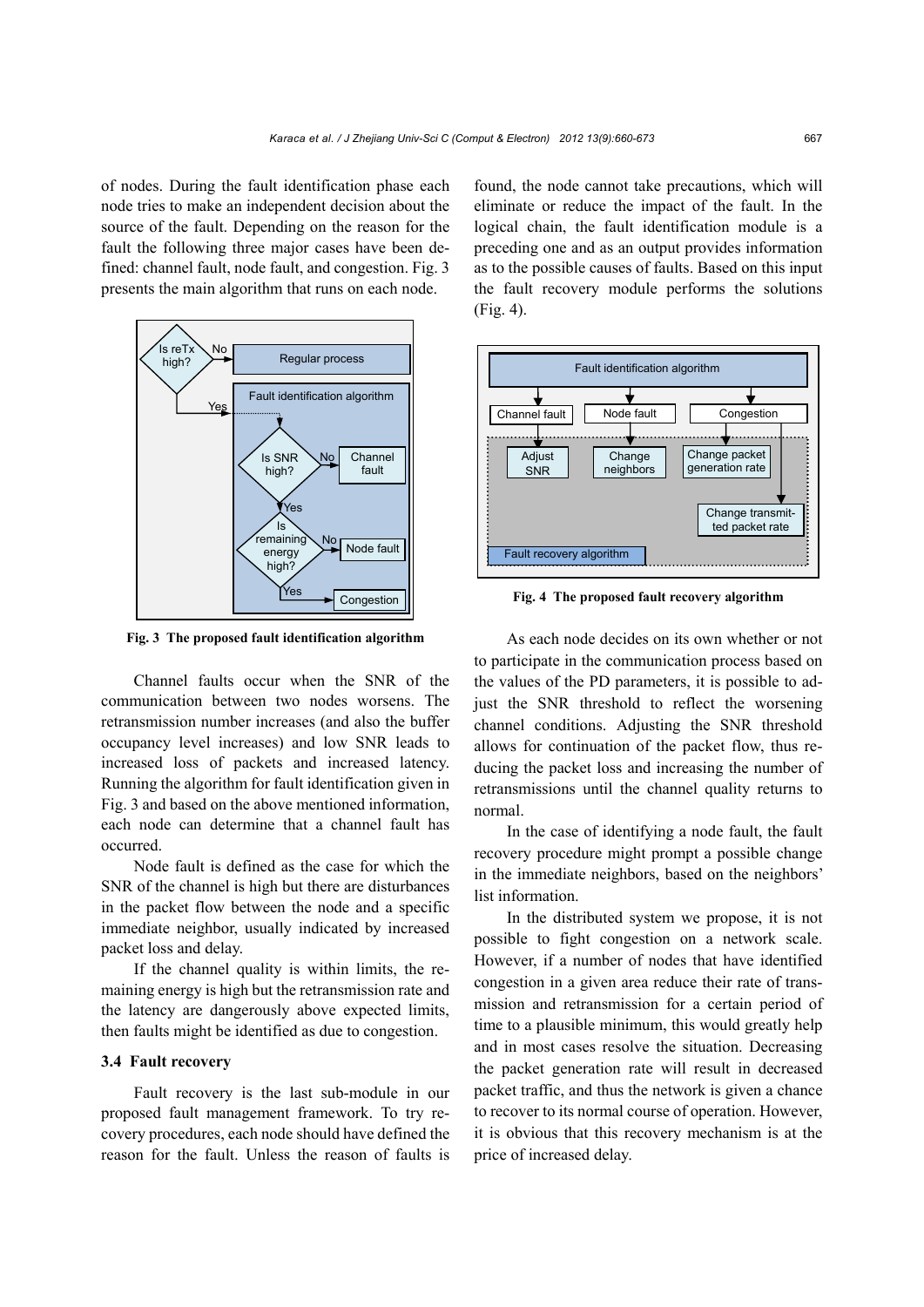#### **4 Fault tolerance management module**

The proposed fault management system and specifically the fault tolerance management module (FTMM) have conceptually been developed related to a cross-layer protocol design framework described in detail in Sokullu and Karaca (2009) and Karaca (2010). The communication model involved is distributed and every node makes its own decision about the outcome of fault tolerance management. Due to the decentralized decision and operation mechanism, the size of the network can be increased with very little extra control message traffic. Furthermore, using the CLD approach and considering the functions of all layers of the protocol stack in a unified manner allow for optimization and simplification. The proposed fault management system does not assign different roles or role distribution among the nodes, so additive control packet traffic is kept to a minimum. After defining the major building blocks and procedures in Section 3, in this section we proceed with a more detailed description of the stages of operation of the proposed fault tolerance management module. An overview of the functional structure of the proposed system is given in Fig. 5.

The following stages have been defined: query, decision, and action. The query stage realizes the functions of possible fault prevention and fault identification. During this stage, each node collects information about its own state and the state of the immediate surroundings. Nodes keep track of their remaining energy and buffer levels, and the number of retransmitted packets (reTX count) as an early

warning for the presence of errors. The SNR of the incoming packets is used as an indication of the channel state together with information about the remaining energy level of its immediate neighbors. Based on the knowledge of the buffer state and the retransmission (reTx) count each node can estimate the increase in packet loss. Furthermore, time stamping (relayed packets and RTS messages) allows for evaluation of the incurred delay in communicating with the neighboring nodes. So, at the query stage, the node can choose to take fault prevention measures by gracefully withdrawing from further participation in the communication process, and/or can proceed with fault detection based on the acquired information (SNR, packet loss, and delay).

During the decision stage, the cause of the error is investigated, based on the fault identification algorithm described in Section 3.3. The data collected in the query stage is used as an input to the decision stage. In Section 3.3 we define three types of possible errors: errors due to bad channel conditions, errors due to node failures, and errors due to congestion. In accordance with these definitions, the fault identification algorithm is triggered by three major inputs: values of the SNR below a predefined threshold, value of the remaining buffer space below a predefined threshold, and the reTx count.

The reTx count is used in determining whether a transmission error has occurred. The default value for the reTx count in the initial set of node values is set to three. In general, it is expected that with increase in the packet retransmission rate the probability of successfully receiving a packet will also increase, since



**Fig. 5 Functional structure of the proposed fault management system**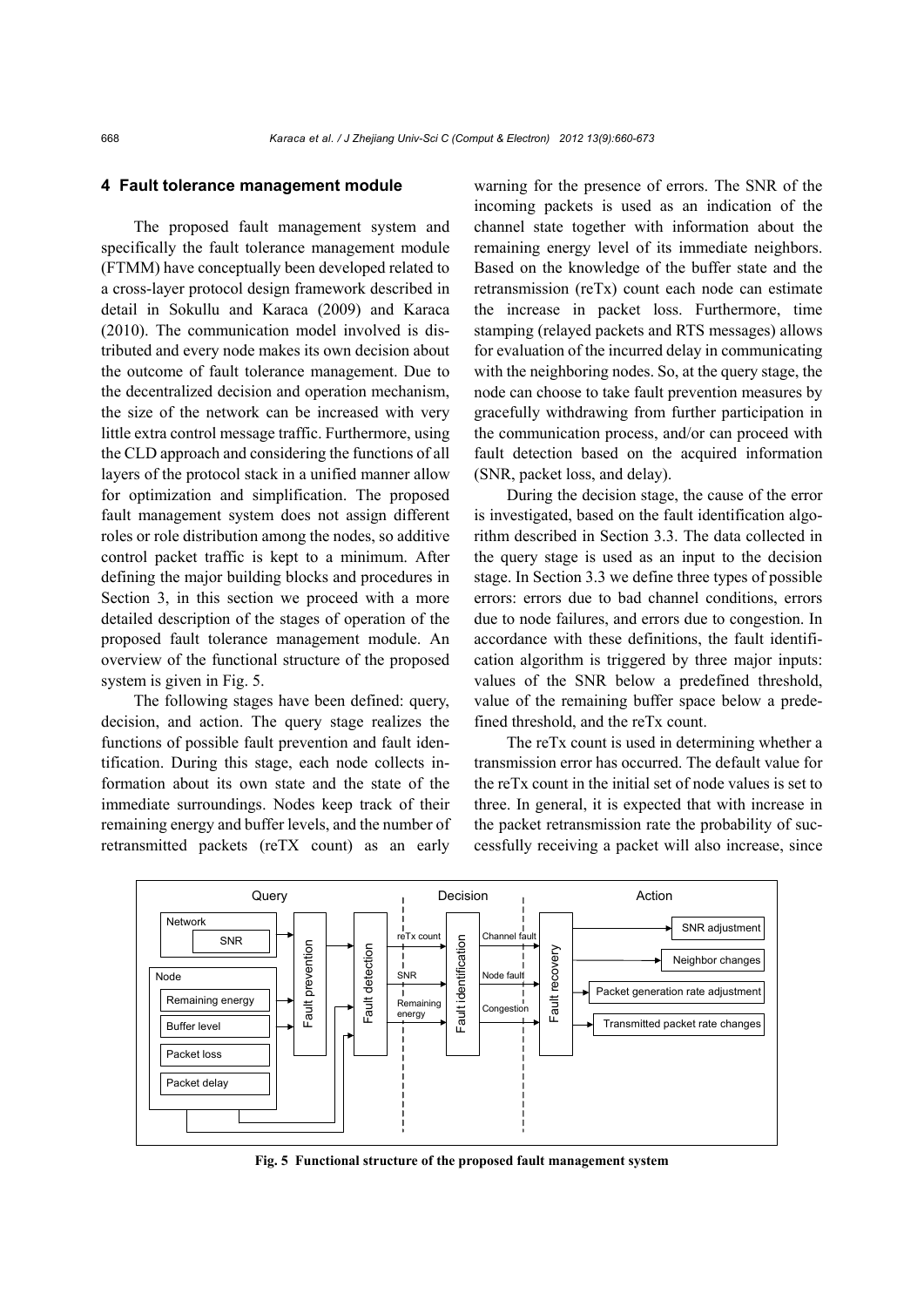there is a higher possibility for the packet to be successfully transmitted. According to Bouabdallah *et al*. (2009), however, for a retransmission count greater than three the probability of successfully receiving the packet remains nearly constant. Furthermore, if the unsuccessful transmission is caused by the channel itself, new retransmissions will increase only the channel traffic making the situation worse. Therefore, the possibility of receiving packets at the next node is not affected. For this reason, a reTx count of four is adopted in our system as a trigger to the fault identification procedure.

After deciding which possible error has occurred, the system enters the next stage, called the action stage. During this stage, actions are taken for eliminating or reducing the effect of the errors as described in Section 3.4, limiting the traffic load and thus allowing the network to return to normal operation. At the action stage, the FTMM realizes the following actions: change of transmitting packet rate, adjustment of packet generation rate, change of the neighbor, and change of the SNR level used for packet acceptance at a specific node.

In the communication model we have taken into consideration, each node transmits two types of packets: packets generated by the node itself and packets relayed from other neighbor nodes. So, in case of any indication of increased traffic (congestion), the first action that the fault recovery module takes is reducing the rate of relayed packets, giving priority to its own generated packets. As a result, by responding less to transmit requests from neighbors the node reduces its total transmission rate while keeping the transmit rate for its own packets constant. At first this might seem as a breakup in the transmission of other nodes' packets. However, this does not occur as each node detects a faulty neighbor and acts accordingly as described below. If the signs persist the node will reduce its packet generation level.

If a faulty neighbor node is detected, the node itself will search in its neighbors' list for an exchange.

Finally, at the action stage the node can also act to adjust the SNR as explained in Section 3.4.

The operation of the FTMM described here relies on normal packet exchange between the nodes and the introduction of very short 'state report' control message. These packets are sent when a node wakes up or can be requested using the poll option.

Their length is four bytes compared to the 32 bytes for regular data packets. Thus, as a whole the proposed fault management scheme takes advantage of the available information and the CLD introducing a minimal control overhead.

#### **5 Comparative simulation results**

Adopting the idea of 'participation determination' suggested in XLM (Akyildiz *et al*., 2006) and the CLD approach as discussed in Sokullu and Karaca (2009) and Karaca *et al*. (2012), we have extended the concept with a number of additional features to incorporate the fault management system FTMM as explained in Sections 3 and 4. The CLD approach provides great advantages regarding optimization possibilities as previously discussed in Sokullu and Karaca (2009), Karaca (2010), and Karaca *et al*. (2012). As the main contribution of the work presented in this paper is the introduction of an integrated platform for fault management, using the advantages of CLD, for evaluating its effects on the performance of the whole network, a comparison with a similar, CLD based simulation platform, XLM, is provided.

Simulations are carried out with 300 nodes, randomly distributed in a 100 m×100 m field. One node is selected as the sink. Each simulation runs for 60 s. Ten simulations are performed with different node deployments and the average values are plotted.

In this section we present simulation results comparing the performance between XLM and FTMM in terms of packet loss, delay, and power consumption.

Packet loss is investigated based on the goodput and the retransmission losses. The goodput is defined as the ratio of the number of packets successfully received at the sink to the number of packets transmitted by the node that collected the data. The packet loss arising in relation to retransmission is measured by the total number of packets that have been dropped by a given node after the maximum number of retransmission attempts has been achieved and the packet could not be successfully transmitted. The average latency is evaluated as the average of the total delay the packets experience at each node averaged over the number of packets transmitted. The power consumption is evaluated based on the power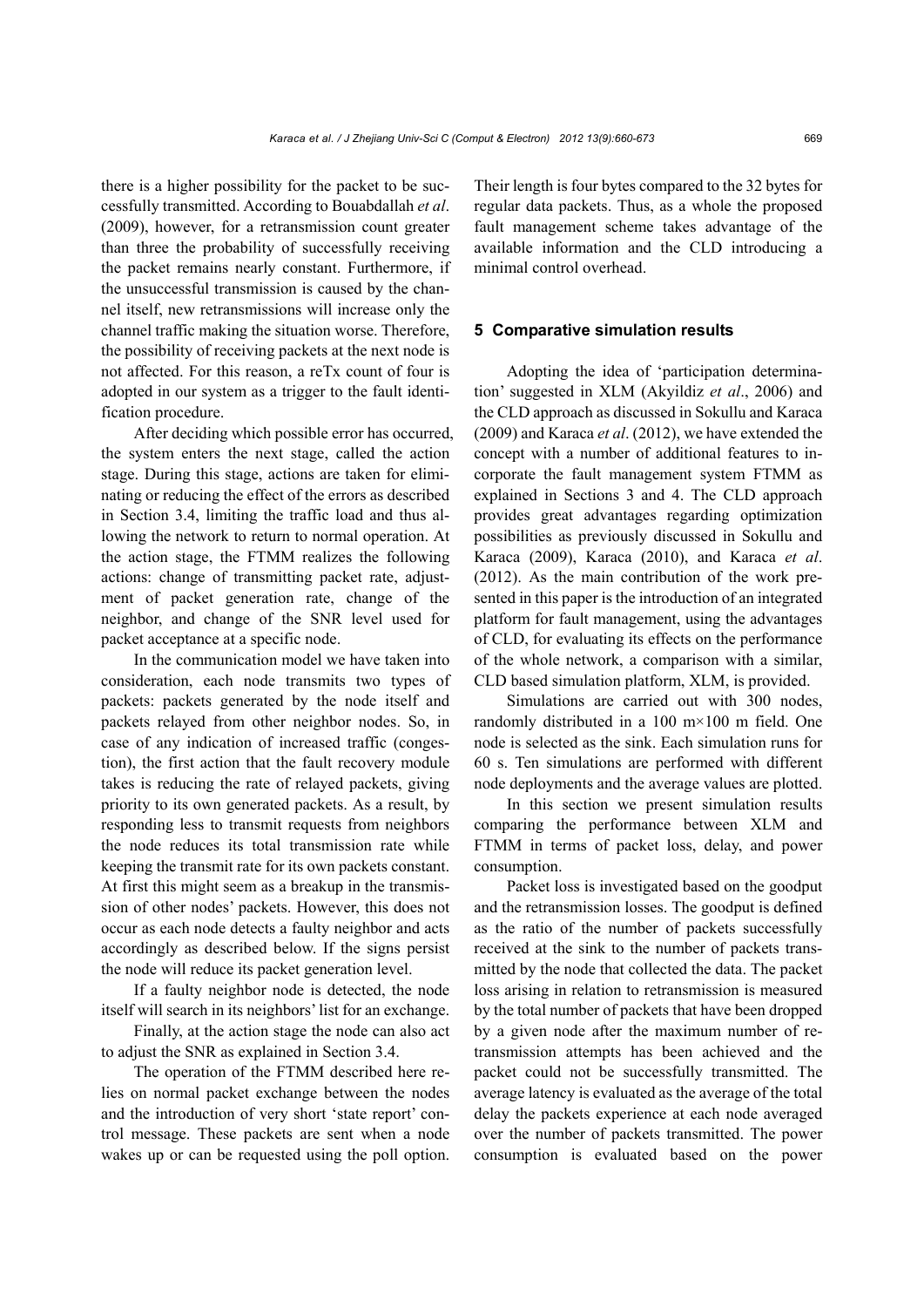required to transmit a single packet. Additionally, the average number of hops a packet travels from the source node to the sink is also studied.

These parameters have been investigated as a function of the duty cycle where the duty cycle is defined as the ratio of the time during which the node is active (can receive and transmit packets) to the time during which the node is asleep. In the simulation the duty cycle is varied from 0.1 to 1, where the value of 1 means that the node is active all the time.

Fig. 6 gives the goodput as a function of the duty cycle for the two systems simulated: the XLM and the FTMM.



**Fig. 6 Goodput versus duty cycle** 

It can be seen that for the FTMM the goodput ratio is low for a duty cycle of 0.1 and gets better with the increased duty cycle value. In XLM, goodput is high for the duty cycle values between 0.2 and 0.5, but it gets worse and falls quite sharply for longer active time. Here the value of 0.5 means the node is awake for half of the cycle. On the other hand the FTMM goodput is quite stable in the whole range, and stays much higher than the XLM goodput for values of the duty cycle above 0.8, which can be viewed as a result of the introduction of fault management. For duty cycle values up to 0.2, FTMM demonstrates worse performance due to the fact that there are quite a small number of nodes awake and thus some of the proposed measures cannot be carried out successfully.

A packet is retransmitted if the node has failed to send it successfully in the first attempt. It is typical for WSNs to limit the number of allowed retransmissions (Vuran *et al*., 2005; Akyildiz *et al*., 2006; Gupta *et al*., 2009). Retransmission can be tried for up to seven times for each packet, after which the packet is dropped. The total retransmission losses for the network are calculated using the total number of dropped packets. FTMM and XLM have the same retransmission loss levels at the lowest duty cycle rate (Fig. 7), but considering the whole range FTMM has better performance than XLM. These losses show an increasing tendency in the FTMM system as well.



**Fig. 7 Retransmission loss versus duty cycle**

Another important parameter that has been evaluated in the performance comparison is the average delay experienced in the network. The difference between the time when the sink receives a packet and the time when the packet was sent is defined as transmission delay. Thus, the average delay for all packets is calculated as the total transmission time for all packets divided by the number of packets received by the sink. As shown in Fig. 8, the general trend is reduction in the delay with the increase of the duty cycle; however, for larger values of the duty cycle the average delay is increased.



**Fig. 8 Hop count versus duty cycle**

Similar behavior is observed for both systems. The delay for the FTMM is consistently greater than the one for the XLM system. This can be explained by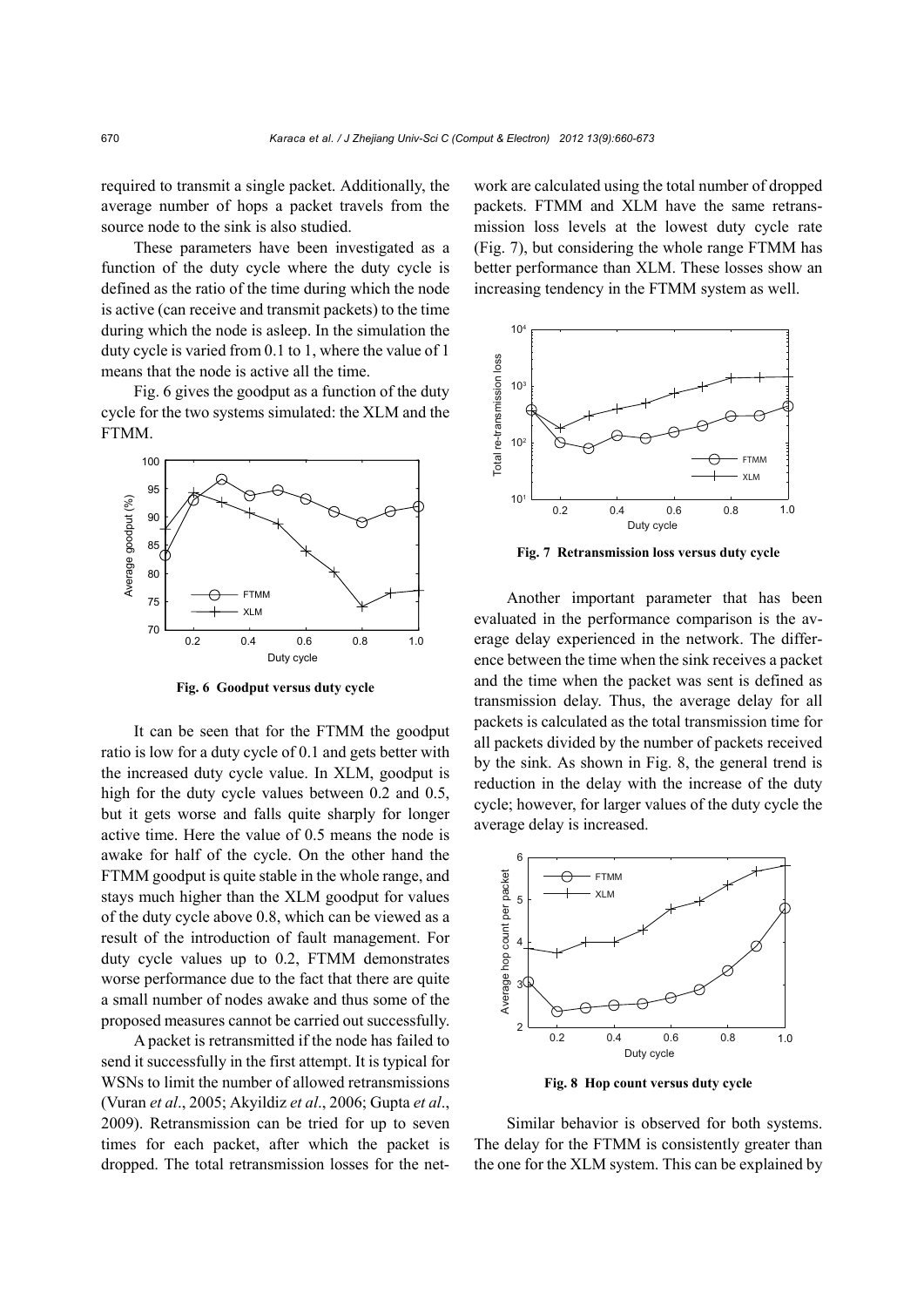the fact that when a node wakes up it sends a 'state report' control message. The time required to receive and process these messages is the reason for the increased delay in the FTMM. Furthermore, when nodes sleep for a longer period (low duty cycle) the delay is greater, which is also an expected result. It is also interesting to note that the delay is nearly constant for the range 0.5–0.7 while for a duty cycle above 0.7, for both the FTMM and the XLM the delay is notably increased. This case can be justified taking into consideration factors like increased channel traffic (more retransmissions required) and increased number of neighbors, i.e., increased number of average traversed hops.

Comparing the available energy of the nodes in the beginning of every simulation run with that at the end provides a measure for the average energy used. If it is divided by the total number of packets received by the sink node, then the average energy per successful packet transmission is found. Fig. 8 shows that, overall, FTMM requires less per packet energy than XLM. For low duty cycles there is a very slight difference in the two systems compared.

For the XLM, the retransmission losses increase for a duty cycle greater than 0.3 (Fig. 9). This is supported by the fact that nodes spend a great amount of their energy for transmission. The advantage of FTMM is consuming less energy despite the fact that a 'state report' message is used. This can be explained by the fact that the 'state report' message is sent only when a node wakes up and also that being a control message it is very short. It is much shorter compared to a data packet and by sending it the retransmission of a much longer data packet is avoided.

Another performance metric that has been studied is the number of hops required on the average for a packet to reach from the data collecting node to the sink. The investigation of this metric for the XLM and FTMM provides some further insights into their operation and stresses the advantages of the suggested FTMM (Fig. 10).

As a packet is sent from the generating node, its hop count is increased at every relay node it passes. The number of hops for all packets reaching the sink is defined as the total number of hops transversed. If this is divided by the number of packets that have arrived at the sink, then the average number of hops per packet can be defined. In general, this parameter is increased when the duty cycle is increased and the observation is true for both the XLM and the FTMM. However, notice that generally the FTMM, due to its preventive and recovery actions, manages to deliver the same number of packets with fewer hops. The difference between the two systems is around two hops. The FTMM sends packets that are at a distance of one hop from the sink always with only one hop, while this is not always true for the XLM system. Also, note that in the FTMM the minimum number of hops is observed for a duty cycle of 0.2 to 0.5. The general increasing trend for duty cycles greater than 0.5 in both cases can be explained with the fact that when there are more nodes awake the number of available neighbors, ready to participate in the communication process, is increased.





**Fig. 10 Latency versus duty cycle**

#### **6 Conclusions**

In this paper, we present the details of a fault tolerance management module for WSNs, realized using a cross-layer design approach. The suggested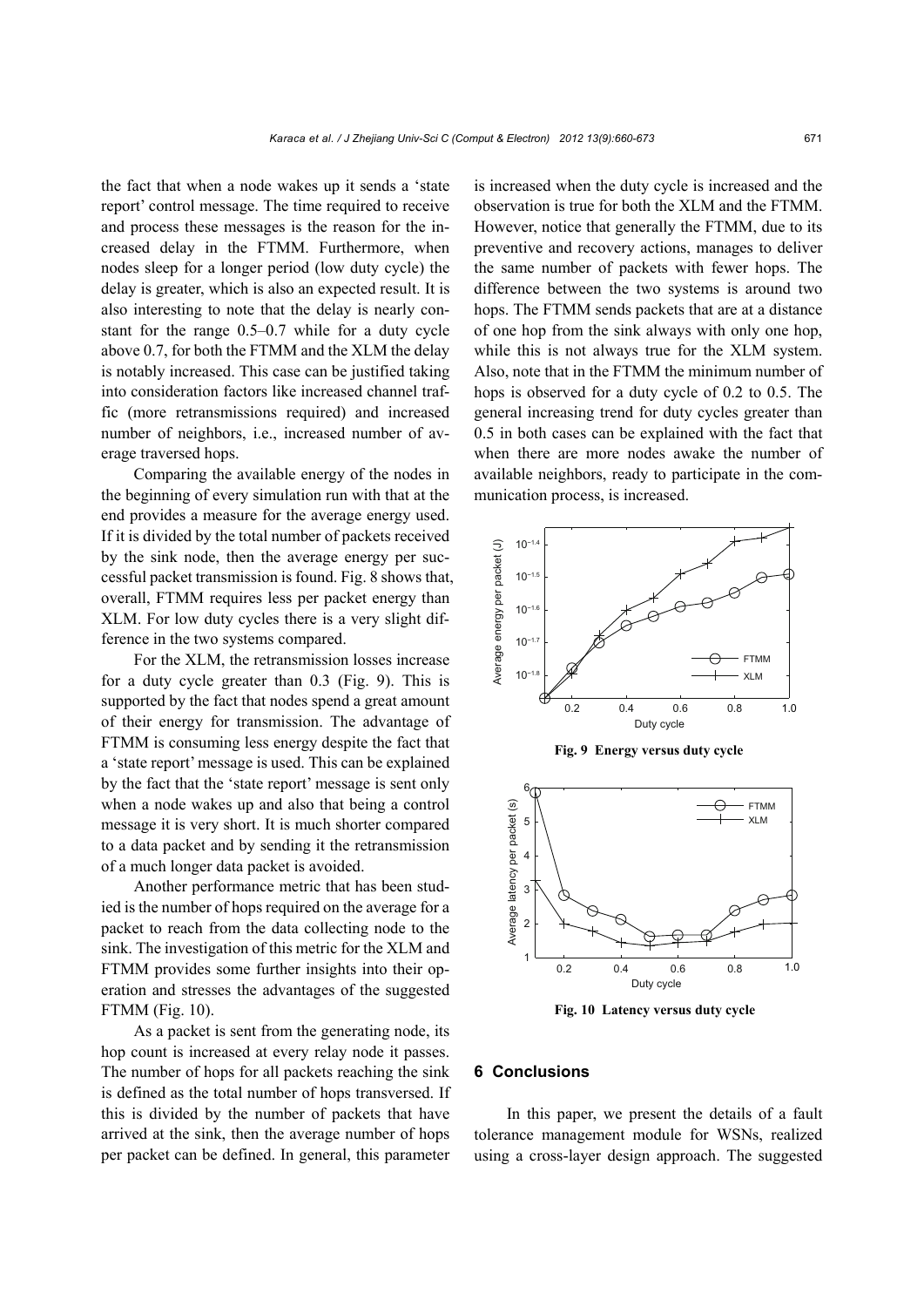FTMM relies on distributed operation. The performance of the network, based on packet loss, delay, and energy consumption, is compared through simulation with another cross-layer design solution not including fault management, XLM. The achieved simulation results support the idea that the introduction of a unified approach to fault management improves the network performance in terms of packet loss, delay, and power consumption.

When considering the results of the comparison it has been observed that for different performance criteria including goodput, latency, and consumed energy (Figs. 6, 10, and 9, respectively), the duty cycle of 0.3 provides optimum performance for the FTMM. At that point the goodput achieves a maximum value, while the packet loss is a minimum. The average number of hops is at a minimum between 0.2 and 0.5, and delay is minimum in the interval 0.5–0.7, while the minimum consumed energy, observed at a duty cycle of 0.1, is only slightly increased for the above mentioned range (around 0.3). A general conclusion can be made, that for the type of network considered in this work, if nodes are active for about 30% of the transmission cycle, this provides an optimal case considering goodput, packet loss, and energy consumption.

The comparative simulation results between XLM and FTMM prove the superior performance provided by the development of the fault management module. The proposed system uses less energy and ensures transmission of packets with lower packet loss, which means that it can support a prolonged network lifetime. The longer delay compared to XLM is a tradeoff imposed by the introduction of fault prevention, fault detection, fault identification, and some recovery procedures. Furthermore, as this delay is not abnormally high it can be evaluated as a reasonable price to pay for the improved performance.

#### **References**

- Akyildiz, I.F., Su, W., Sankarasubramaniam, Y., Cayirci, E., 2002. A survey on sensor networks. *IEEE Commun. Mag.*, **40**(8):102-114. [doi:10.1109/MCOM.2002.1024422]
- Akyildiz, I.F., Vuran, M.C., Akan, O.B., 2006. A Cross-Layer Protocol for Wireless Sensor Networks. 40th Annual Conf. on Information Sciences and Systems, p.1102-1107. [doi:10.1109/CISS.2006.286630]
- Bouabdallah, F., Bouabdallah, N., Boutaba, R., 2009. Cross-Layer Design for Energy Conservation in Wireless

Sensor Networks. Proc. IEEE Int. Conf. on Communications, p.1-6. [doi:10.1109/ICC.2009.5198872]

- Drabkin, V., Friedman, R., Kliot, G., 2008. On the (un)reliability of TCP connections: the return of the end-to-end argument. *IEEE Distr. Syst. Online*, **9**(8):2. [doi:10.1109/MDSO.2008.22]
- Ergen, S.C., Pravin, V., 2007. Energy efficient routing with delay guarantee for sensor networks. *Wirel. Networks*, **13**(5):679-690. [doi:10.1007/s11276-006-8149-y]
- Gungor, V.C., Vuran, M.C., Akan, O.B., 2007. On the crosslayer interactions between congestion and contention in wireless sensor and actor networks. *Ad Hoc Networks*, **5**(6):897-909. [doi:10.1016/j.adhoc.2007.02.007]
- Gupta, S., Vuran, M.C., Gursoy, M.C., 2009. Power Efficiency of Cooperative Communication in Wireless Sensor Networks. 3rd Int. Conf. on Signal Processing and Communication Systems, p.1-10. [doi:10.1109/ICSPCS. 2009.5306417]
- Han, Q., Lazaridis, I., Mehrotra, S., Venkatasubramanian, N., 2005. Sensor Data Collection with Expected Reliability Guarantees. 3rd IEEE Int. Conf. on Pervasive Computing and Communications Workshops, p.374-378. [doi:10. 1109/PERCOMW.2005.73]
- Karaca, L.O., 2010. Designing a Fault Tolerant Cross-Layer Framework in Wireless Sensor Networks. PhD Thesis, Ege University, Izmir, Turkey (in Turkish).
- Karaca, L.O., Sokullu, R., Prasad, N.R., Prasad, R., 2012. Application oriented multi criteria optimization in WSNs using on AHP. *Wirel. Pers. Commun.*, **65**(3):689-712. [doi:10.1007/s11277-011-0280-0]
- Khan, N.M., Ihsan, A., Khalid, Z., Ahmed, G., Ramer, R., Kavokin, A.A., 2008. Quasi Centralized Clustering Approach for an Energy-Efficient and Vulnerability-Aware Routing in Wireless Sensor Networks. Proc. 1st ACM Int. Workshop on Heterogeneous Sensor and Actor Networks, p.67-72. [doi:10.1145/1374699.1374712]
- Mini, R., Loureiro, A., Badrinath, B.R., 2004. The distinctive design characteristic of a wireless sensor network: the energy map. *Comput. Commun.*, **27**(10):935-945. [doi:10. 1016/j.comcom.2004.01.004]
- Paradis, L., Han, Q., 2007. A survey of fault management in wireless sensor networks. *J. Network Syst. Manag.*, **15**(2): 171-190. [doi:10.1007/s10922-007-9062-0]
- Park, S.J., Vedantham, R., Sivakumar, R., Akyildiz, I.F., 2004. A Scalable Approach for Reliable Downstream Data Delivery in Wireless Sensor Networks. Proc. 5th ACM Int. Symp. on Mobile Ad Hoc Networking and Computing, p.78-89. [doi:10.1145/989459.989470]
- Ramanathan, N., Chang, K., Kapur, R., Girod, L., Kohler, E., Estrin, D., 2005. Sympathy for the Sensor Network Debugger. Proc. 3rd Int. Conf. on Embedded Networked Sensor Systems, p.255-267. [doi:10.1145/1098918.1098 946]
- Sankarasubramaniam, Y., Akan, O.B., Akyildiz, I.F., 2003. ESRT: Event-to-Sink Reliable Transport in Wireless Sensor Networks. Proc. 4th ACM Int. Symp. on Mobile Ad Hoc Networking and Computing, p.177-188. [doi:10.